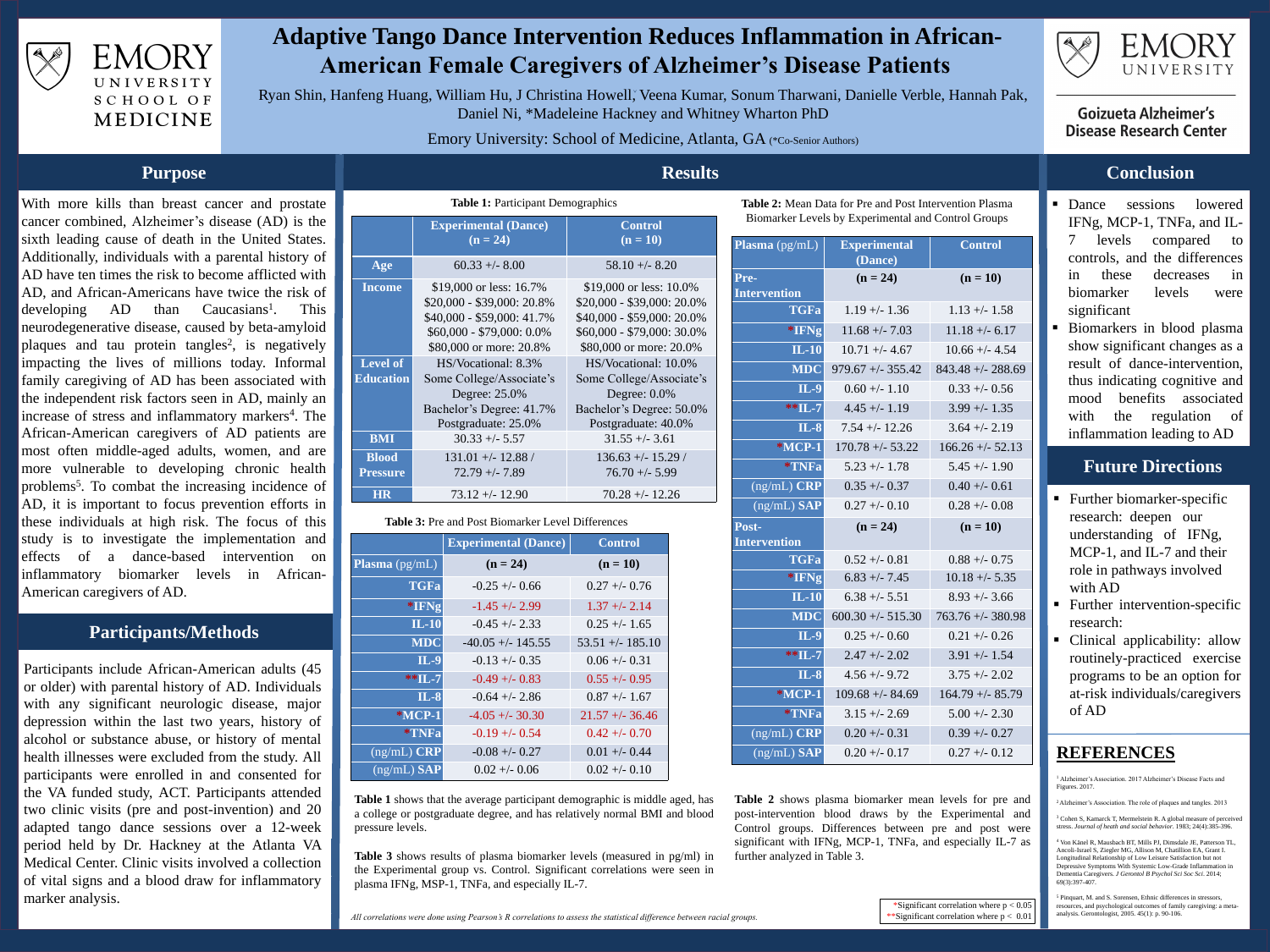• With more kills than breast cancer and prostate cancer combined, Alzheimer's disease (AD) is the sixth leading cause of death in the United States. Additionally, individuals with a parental history of AD have ten times the risk to become afflicted with AD, and African-Americans have twice the risk of developing AD than Caucasians<sup>1</sup>. This neurodegenerative disease, caused by beta-amyloid plaques and tau protein tangles<sup>2</sup>, **is negatively impacting the lives of millions today. Informal family caregiving of AD has been associated with the independent risk factors seen in AD, mainly an increase of stress and inflammatory markers 4 . The African-American caregivers of AD patients are most often middle-aged adults, women, and are more vulnerable to developing chronic health problems<sup>5</sup> .** To combat the increasing incidence of AD, it is important to focus prevention efforts in these individuals at high risk. The focus of this study is to investigate the implementation and effects of a dance-based intervention on inflammatory biomarker levels in African-American caregivers of AD.

• Pinquart, M. and S. Sorensen, Ethnic differences in stressors, resources, and psychological outcomes of family caregiving: a meta-analysis. Gerontologist, 2005. 45(1): p. 90-106.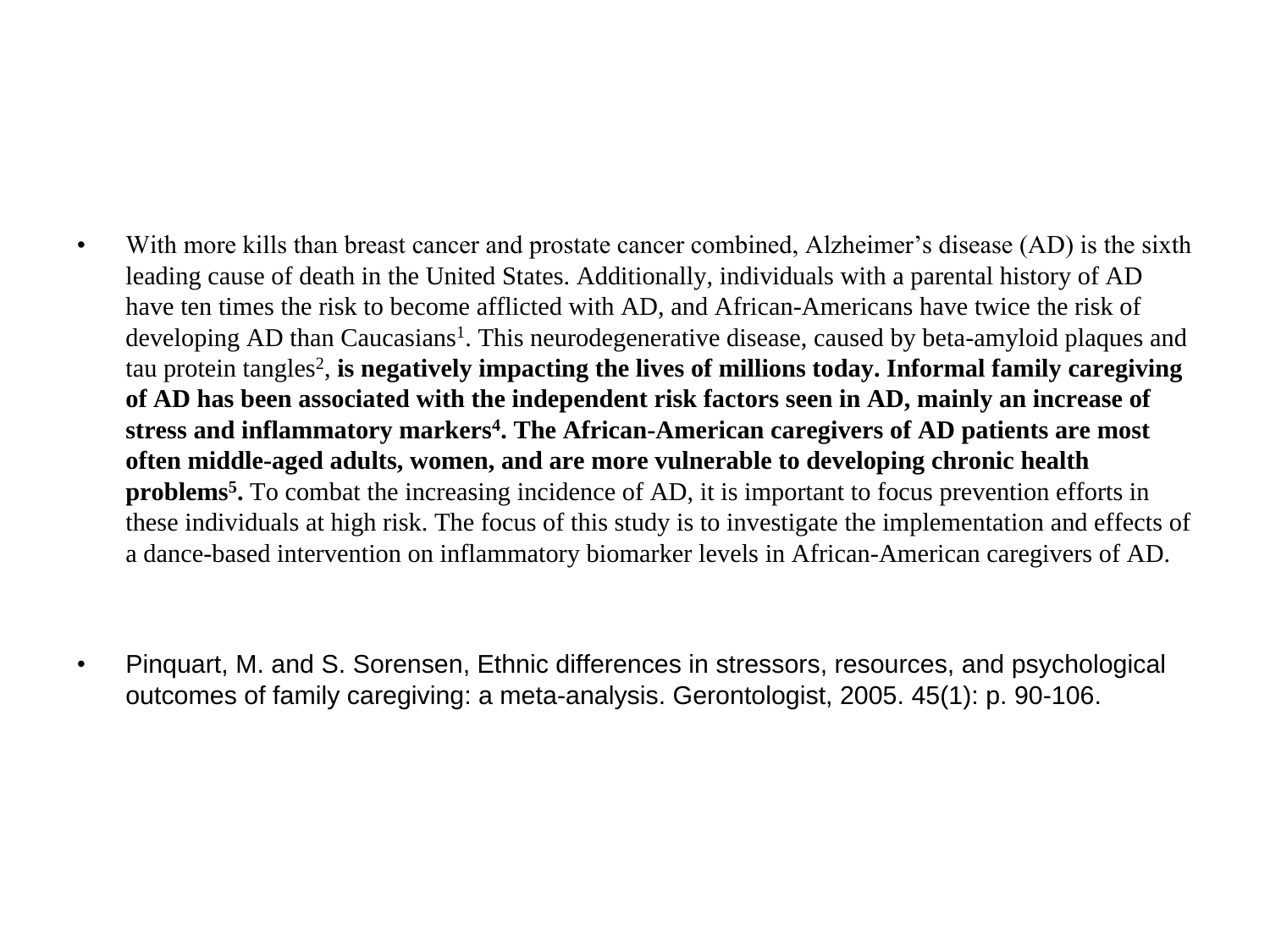## **Control**  $(n = 10)$

\$19,000 or less: 10.0% \$20,000 - \$39,000: 20.0% \$40,000 - \$59,000: 20.0% \$60,000 - \$79,000: 30.0% \$80,000 or more: 20.0% HS/Vocational: 10.0% Some College/Associate's

Degree:  $0.0\%$ Bachelor's Degree: 50.0% Postgraduate: 40.0%

|                   | Experimental (Dance)<br>$(n = 24)$                                                                                                          | Control<br>$(n = 10)$                                                                                                   |
|-------------------|---------------------------------------------------------------------------------------------------------------------------------------------|-------------------------------------------------------------------------------------------------------------------------|
| Age               | $60.33 + - 8.00$                                                                                                                            | $58.10 + - 8.20$                                                                                                        |
| Income            | \$19,000 or less: 16.7%<br>\$20,000 - \$39,000: 20.8%<br>\$40,000 - \$59,000: 41.7%<br>\$60,000 - \$79,000: 0.0%<br>\$80,000 or more: 20.8% | \$19,000 or less: 10<br>\$20,000 - \$39,000:2<br>\$40,000 - \$59,000:2<br>$$60,000 - $79,000:3$<br>\$80,000 or more: 20 |
| Level of          | HS/Vocational: 8.3%                                                                                                                         | HS/Vocational: 10                                                                                                       |
| ducation          | Some College/Associate's<br>Degree: 25.0%<br>Bachelor's Degree: 41.7%<br>Postgraduate: 25.0%                                                | Some College/Assoc<br>Degree: 0.0%<br>Bachelor's Degree: 5<br>Postgraduate: 40.                                         |
| BMI               | $30.33 + - 5.57$                                                                                                                            | $31.55 + (-3.61)$                                                                                                       |
| Blood<br>Pressure | $131.01 + - 12.88$<br>$72.79 + - 7.89$                                                                                                      | $136.63 + - 15.29$<br>$76.70 + (-5.99)$                                                                                 |
| DHR               | $73.12 + - 12.90$                                                                                                                           | $70.28 + - 12.26$                                                                                                       |



# Demographics

136.63 +/- 15.29 / 76.70 +/- 5.99

**HR** 73.12 +/- 12.90 70.28 +/- 12.26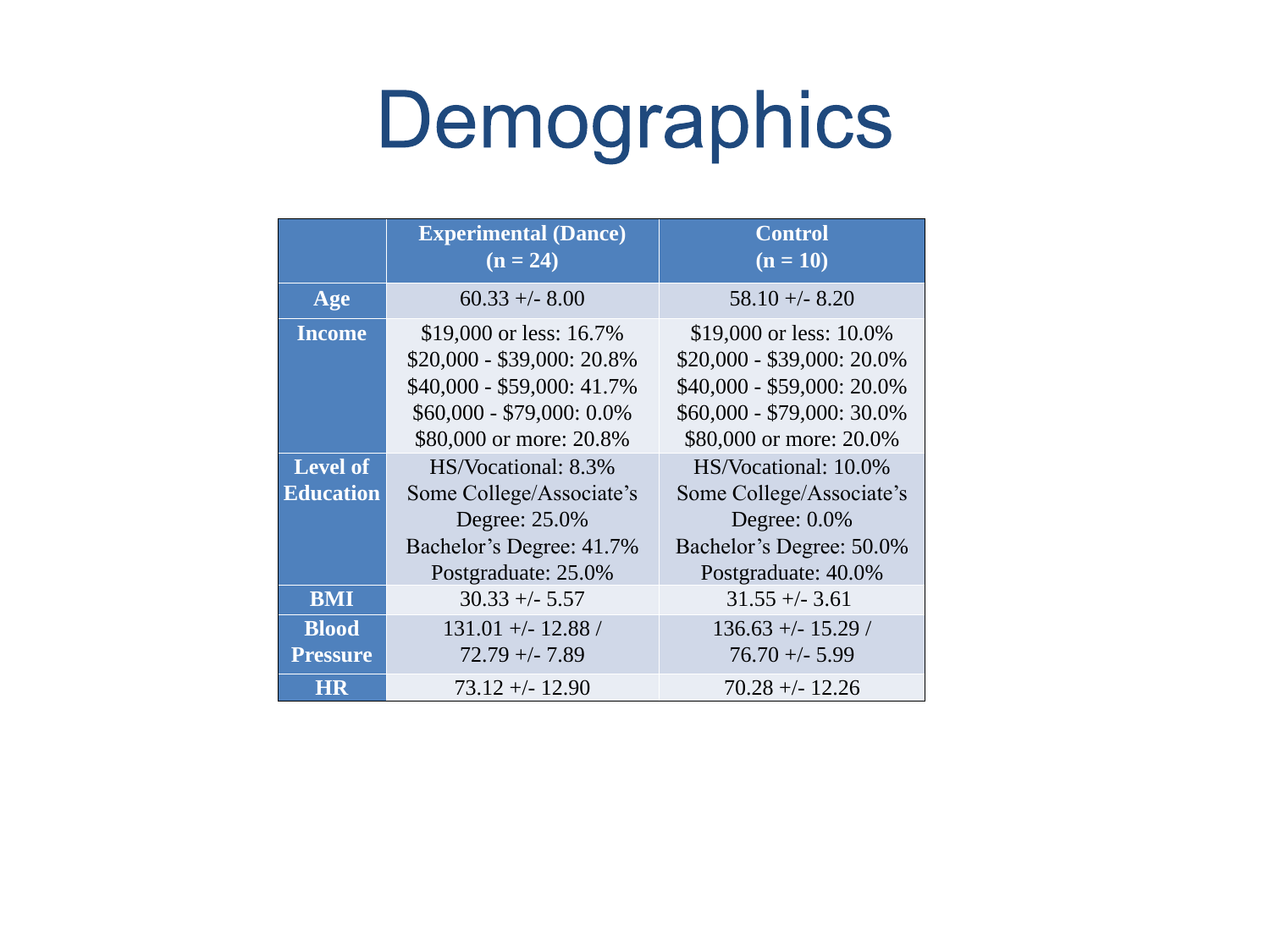# **Blood Data**

| Plasma (pg/mL)    | Experimental (Tango) | Control             |
|-------------------|----------------------|---------------------|
| Pre-Intervention  | $(n = 24)$           | $(n = 10)$          |
| TGFal             | $1.19 + - 1.36$      | $1.13 + (-1.58)$    |
| *IFNg             | $11.68 + - 7.03$     | $11.18 + (-6.17)$   |
| TL-10             | $10.71 + (-4.67)$    | $10.66 + -4.54$     |
| MDC               | $979.67 + (-355.42)$ | $843.48 + - 288.69$ |
| $ L-9 $           | $0.60 + - 1.10$      | $0.33 + (-0.56)$    |
| **TL 7            | $4.45 + (-1.19)$     | $3.99 + - 1.35$     |
| <b>IL-8</b>       | $7.54 + (-12.26)$    | $19.99 + - 50.48$   |
| *MCP-1            | $170.78 + -53.22$    | $166.26 + (-52.13)$ |
| TNFal             | $18.84 + - 65.60$    | $5.45 + - 1.90$     |
| (ng/mL) CRP       | $0.35 + -0.37$       | $0.40 +/- 0.61$     |
| (ng/mL) SAP       | $0.27 + -0.10$       | $0.28 + -0.08$      |
| Post-Intervention | $(n = 24)$           | $(n = 10)$          |
| TGFal             | $0.52 + - 0.81$      | $0.88 + -0.75$      |
| *IFNg             | $6.83 + (-7.45)$     | $10.18 + (-5.35)$   |
| <b>IL-10</b>      | $6.38 + -5.51$       | $8.93 + -3.66$      |
| MDC               | $600.30 + (-515.30)$ | $763.76 + - 380.98$ |
| $\mathbf{L}$ -9   | $0.25 + -0.60$       | $0.21 + -0.26$      |
| ** IL-7           | $2.47 + (-2.02)$     | $3.91 + (-1.54)$    |
| <b>IL-8</b>       | $4.56 + (-9.72)$     | $3.75 + (-2.02)$    |
| *MCP-1            | $109.68 + - 84.69$   | $164.79 + (-85.79)$ |
| TNFa              | $10.64 + -36.13$     | $5.00 + -2.30$      |
| (ng/mL) CRP       | $0.20 + (-0.31)$     | $0.39 + - 0.27$     |
| (ng/mL) SAP       | $0.20 + - 0.17$      | $0.27 + -0.12$      |